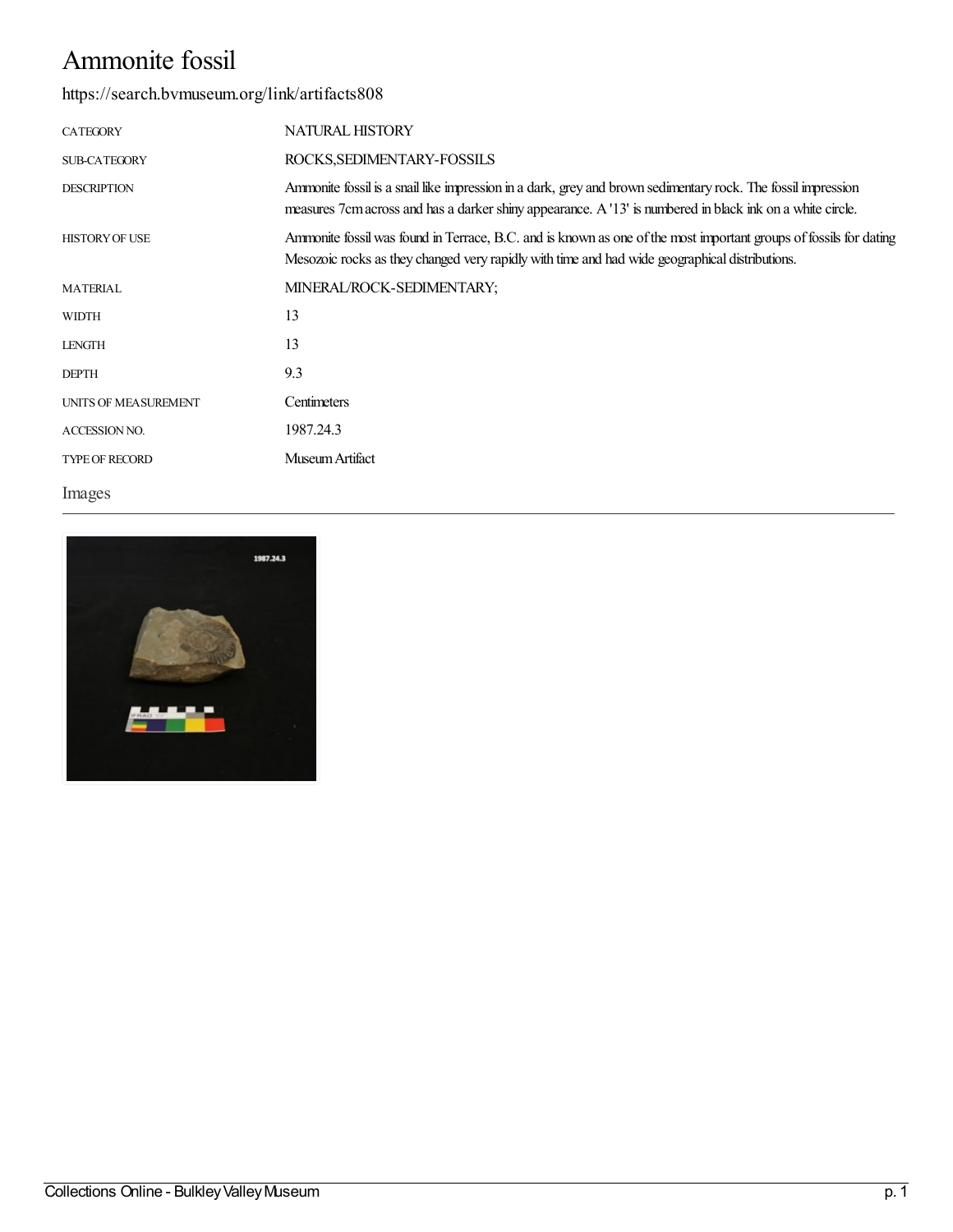#### Ammonite fossil

#### <https://search.bvmuseum.org/link/artifacts815>

| <b>CATEGORY</b>        | <b>NATURAL HISTORY</b>                                                                                                                                                                                                                                                                                                                                                                                                                                                                                                                                                                                                                                                                                                                                                                                                                                               |
|------------------------|----------------------------------------------------------------------------------------------------------------------------------------------------------------------------------------------------------------------------------------------------------------------------------------------------------------------------------------------------------------------------------------------------------------------------------------------------------------------------------------------------------------------------------------------------------------------------------------------------------------------------------------------------------------------------------------------------------------------------------------------------------------------------------------------------------------------------------------------------------------------|
| <b>SUB-CATEGORY</b>    | ROCKS, SEDIMENTARY-FOSSILS                                                                                                                                                                                                                                                                                                                                                                                                                                                                                                                                                                                                                                                                                                                                                                                                                                           |
| <b>DESCRIPTION</b>     | Ammonite fossil fragments are portions of snail-like creatures, light brown in color they have small black color<br>ridges in a circular form. A-Small portion measuring 2cm by 1.5cm and .25cm deep has ridges on either side. B-<br>Lighter in color, this ammonite measures 3cm by 2cm and 1.5cm deep and then ends are flat with no raised<br>ridges. C-Largest of the five fossil samples, this ammonite measures 4cm by 3cm by 1cm. It has curved ridges on<br>either side. D-Grey-brown in color this ammonite has half of snail-like impression on one side with deep and<br>distinct grooves. Measurements include 4.5cm in length, 4cm wide and 1.25cm thick. E-Medium-brown in color<br>this mussel or Modiolus is 2.5cm in length with distinct shell lines and textures. Each ammonite sample has a '23' in<br>black lettering on a small white circle. |
| <b>HISTORY OF USE</b>  | Smaller ammonite fragments were found at Hunter Basin in Telkwa. Possibly dating back to the Jurassic era of<br>150 million ago, these fossils are from a marine environment.                                                                                                                                                                                                                                                                                                                                                                                                                                                                                                                                                                                                                                                                                        |
| <b>MATERIAL</b>        | MINERAL/ROCK-SEDIMENTARY;                                                                                                                                                                                                                                                                                                                                                                                                                                                                                                                                                                                                                                                                                                                                                                                                                                            |
| UNITS OF MEASUREMENT   | Centimeters                                                                                                                                                                                                                                                                                                                                                                                                                                                                                                                                                                                                                                                                                                                                                                                                                                                          |
| <b>DIMENSION NOTES</b> | See object desription for ammonite dimensions.                                                                                                                                                                                                                                                                                                                                                                                                                                                                                                                                                                                                                                                                                                                                                                                                                       |
| <b>ACCESSION NO.</b>   | 1987.31.1 a-e                                                                                                                                                                                                                                                                                                                                                                                                                                                                                                                                                                                                                                                                                                                                                                                                                                                        |
| <b>TYPE OF RECORD</b>  | Museum Artifact                                                                                                                                                                                                                                                                                                                                                                                                                                                                                                                                                                                                                                                                                                                                                                                                                                                      |

#### Azolla primaeva fossil

| <b>OTHER NAMES</b>    | <b>WATER FERN</b><br><b>PLANT</b>                                                                                                                                                                                                               |
|-----------------------|-------------------------------------------------------------------------------------------------------------------------------------------------------------------------------------------------------------------------------------------------|
| <b>CATEGORY</b>       | <b>NATURAL HISTORY</b>                                                                                                                                                                                                                          |
| <b>SUB-CATEGORY</b>   | <b>FOSSIL, FLORA</b>                                                                                                                                                                                                                            |
| <b>DESCRIPTION</b>    | Light beige colored shale has a rusty color water formation and small fine lines on one side. The other side has<br>three small dark brown marks the longest measuring 1.75cm in length and rust color on the edge. Fossil has<br>jagged edges. |
| <b>HISTORY OF USE</b> | Water fern fossil or Azolla Primaeva was located at the Driftwood fossil beds.                                                                                                                                                                  |
| <b>MATERIAL</b>       | MINERAL/ROCK-SEDIMENTARY;                                                                                                                                                                                                                       |
| <b>WIDTH</b>          | $\overline{7}$                                                                                                                                                                                                                                  |
| <b>LENGTH</b>         | 16                                                                                                                                                                                                                                              |
| <b>DEPTH</b>          | 0.5                                                                                                                                                                                                                                             |
| UNITS OF MEASUREMENT  | Centimeters                                                                                                                                                                                                                                     |
| ACCESSION NO.         | 1987.40.3                                                                                                                                                                                                                                       |
| TYPE OF RECORD        | Museum Artifact                                                                                                                                                                                                                                 |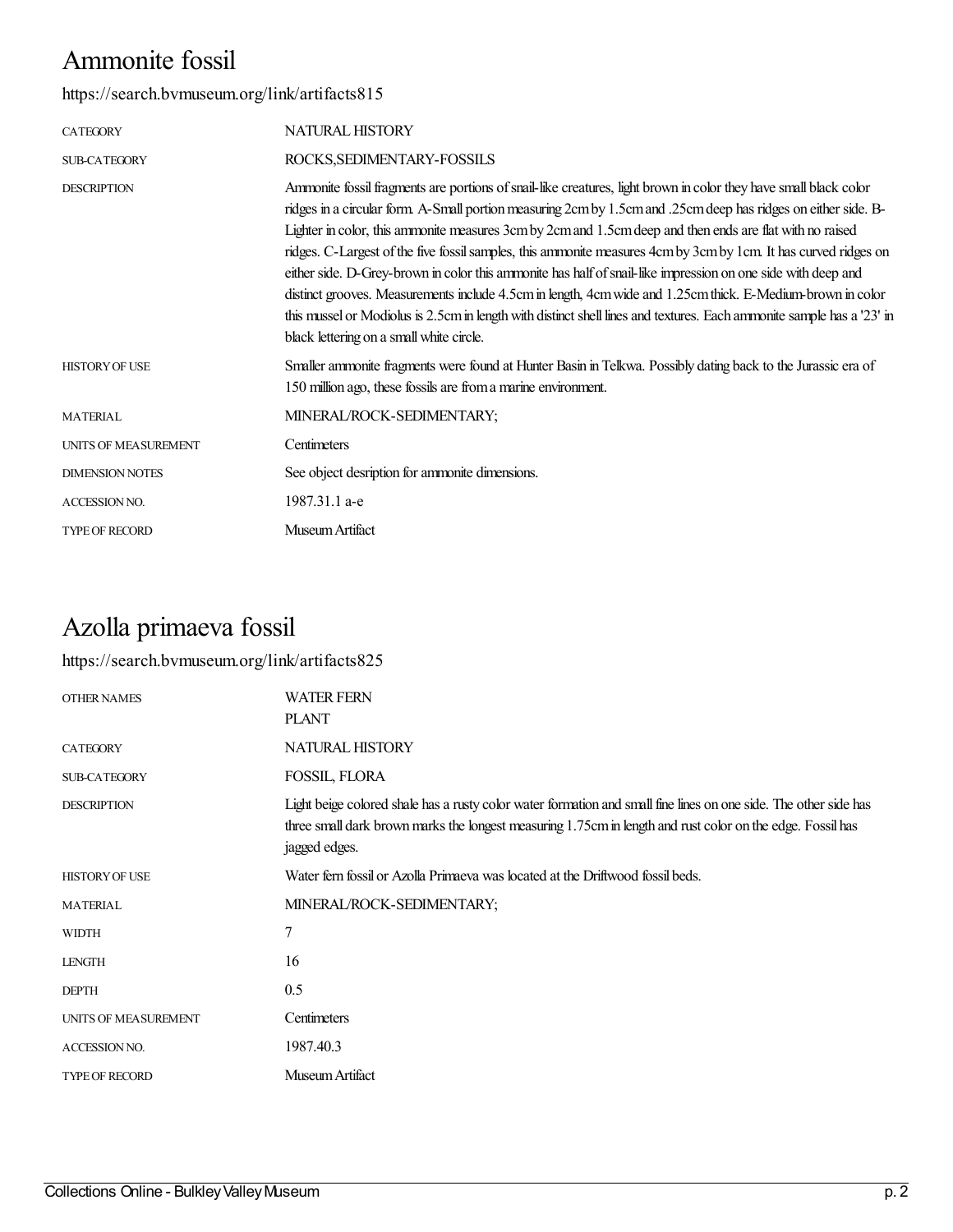## Bulkley Valley School Days

<https://search.bvmuseum.org/link/descriptions7010>

| <b>COLLECTION</b>        | Della Herman fonds                                                                                                                                                                                                                        |
|--------------------------|-------------------------------------------------------------------------------------------------------------------------------------------------------------------------------------------------------------------------------------------|
| DESCRIPTION LEVEL        | Item                                                                                                                                                                                                                                      |
| <b>GMD</b>               | textual record                                                                                                                                                                                                                            |
| <b>CREATOR</b>           | Della Herman                                                                                                                                                                                                                              |
| FONDS NO.                | <b>PF29</b>                                                                                                                                                                                                                               |
| <b>SERIES NO.</b>        | S <sub>1</sub>                                                                                                                                                                                                                            |
| ACCESSION NO.            | 2012.56.7                                                                                                                                                                                                                                 |
| PHYSICAL DESCRIPTION     | 1 cm of textual records                                                                                                                                                                                                                   |
| <b>DATERANGE</b>         | 1982                                                                                                                                                                                                                                      |
| HISTORY / BIOGRAPHICAL   | Della Herman (nee Carpenter) was a teacher, principal, supervising principal, and school trustee in the Bulkley<br>Valley from 1936 until the mid-1980s, primarily working at Smithers Elementary School / Muheim Memorial<br>Elementary. |
| <b>SCOPE AND CONTENT</b> | Item is a book, Bulkley Valley School Days, about the history of education in the Bulkley Valley. It was written by<br>longtime local educator Della Herman in 1981 and published in partnership with School District #54 in 1982.        |
| <b>GEOGRAPHIC ACCESS</b> | Smithers, B.C.                                                                                                                                                                                                                            |
| TYPE OF RECORD           | Archival Description                                                                                                                                                                                                                      |
| Documents                |                                                                                                                                                                                                                                           |



Bulkley Valley School Days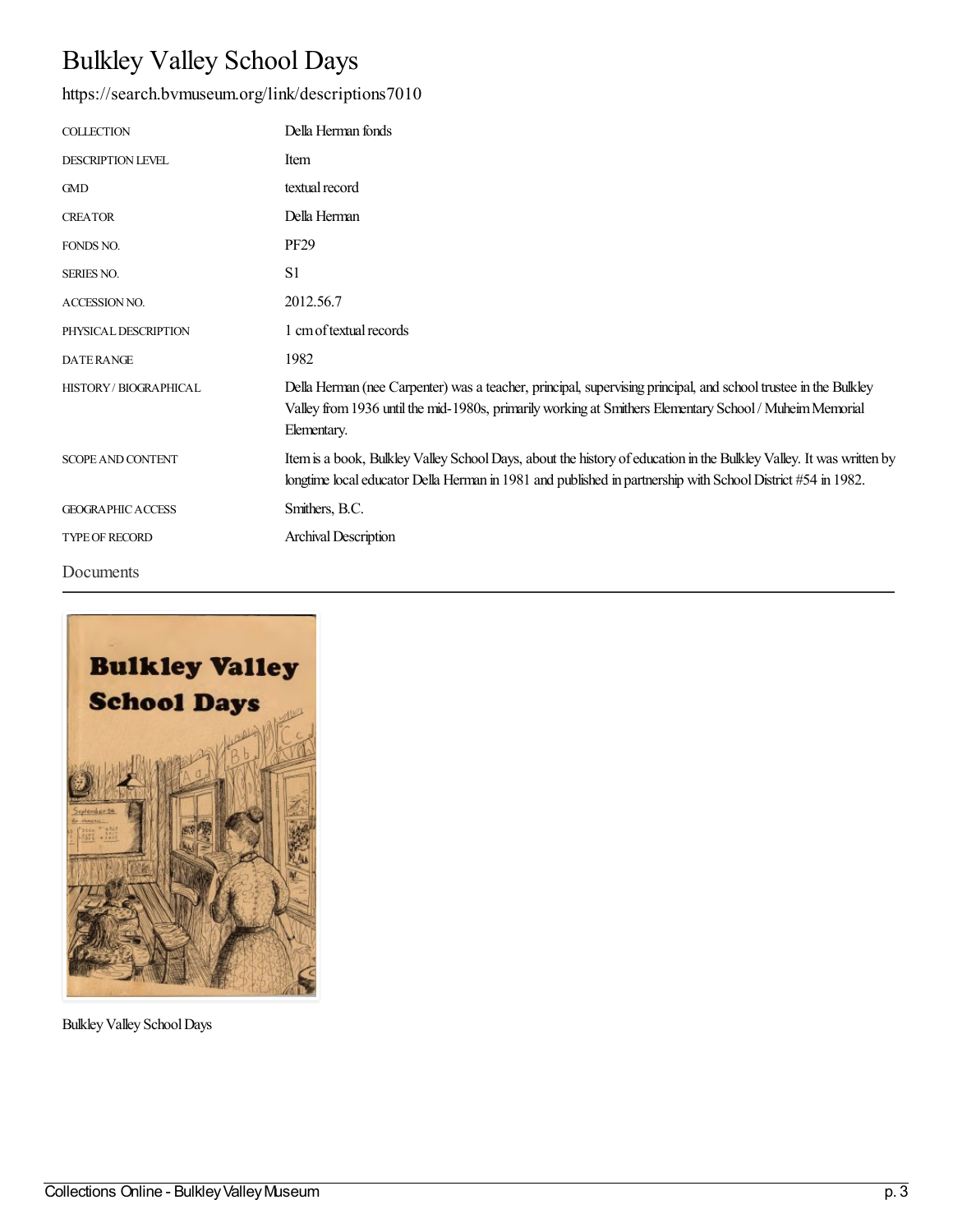# Conglomerate Fossil

| <b>CATEGORY</b>       | NATURAL HISTORY                                                                                                                                                                                                             |
|-----------------------|-----------------------------------------------------------------------------------------------------------------------------------------------------------------------------------------------------------------------------|
| <b>SUB-CATEGORY</b>   | <b>FOSSIL, UNIDENTIFIABLE</b>                                                                                                                                                                                               |
| <b>DESCRIPTION</b>    | Large conglomerate fossil. It is composed of various rounded fragments fossilized within a fine sedimentary rock.<br>The rock is textured all over, with some fossilized shells and other materials evident on the surface. |
| <b>HISTORY OF USE</b> | Found on farm lot 756 near Round Lake on the surface of a plowed field on July 27, 1989.                                                                                                                                    |
| <b>MATERIAL</b>       | MINERAL/ROCK-UNKNOWN;                                                                                                                                                                                                       |
| <b>ACCESSION NO.</b>  | 1989.41.1                                                                                                                                                                                                                   |
| <b>TYPE OF RECORD</b> | Museum Artifact                                                                                                                                                                                                             |
| Images                |                                                                                                                                                                                                                             |

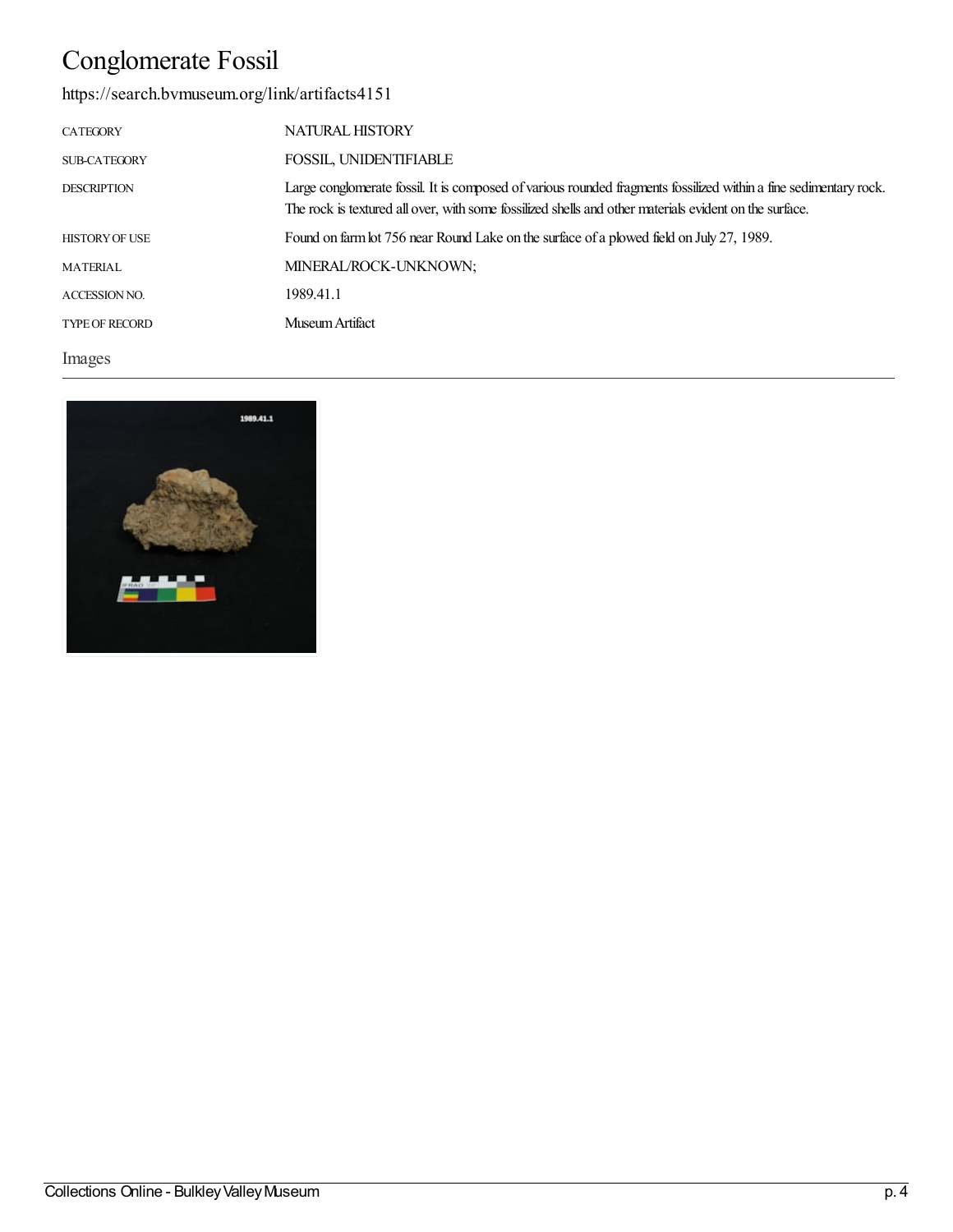### Eohidon fossil

| <b>CATEGORY</b>        | NATURAL HISTORY                                                                                                                                                                                                                                                                                                                   |
|------------------------|-----------------------------------------------------------------------------------------------------------------------------------------------------------------------------------------------------------------------------------------------------------------------------------------------------------------------------------|
| <b>SUB-CATEGORY</b>    | ROCKS, SEDIMENTARY-FOSSILS                                                                                                                                                                                                                                                                                                        |
| <b>DESCRIPTION</b>     | A-Small triangular light-beige fossil with spine shape dark-brown imprint on majority of surface. Measurements<br>include 5cm in length and 3.5cm wide and .5cm thick. B-Large light-beige jagged fossil with dark brown spiny<br>impressions throughout fossil. Measurements include 20cm in length by 12cm wide and .5cm thick. |
| <b>HISTORY OF USE</b>  | These fossils were located in the Driftwood Creek fossil beds.                                                                                                                                                                                                                                                                    |
| <b>MATERIAL</b>        | MINERAL/ROCK-SEDIMENTARY;                                                                                                                                                                                                                                                                                                         |
| UNITS OF MEASUREMENT   | <b>Centimeters</b>                                                                                                                                                                                                                                                                                                                |
| <b>DIMENSION NOTES</b> | Dimensions are included in Object Description.                                                                                                                                                                                                                                                                                    |
| <b>ACCESSION NO.</b>   | 1987.40.8 a-b                                                                                                                                                                                                                                                                                                                     |
| <b>TYPE OF RECORD</b>  | Museum Artifact                                                                                                                                                                                                                                                                                                                   |
| Images                 |                                                                                                                                                                                                                                                                                                                                   |

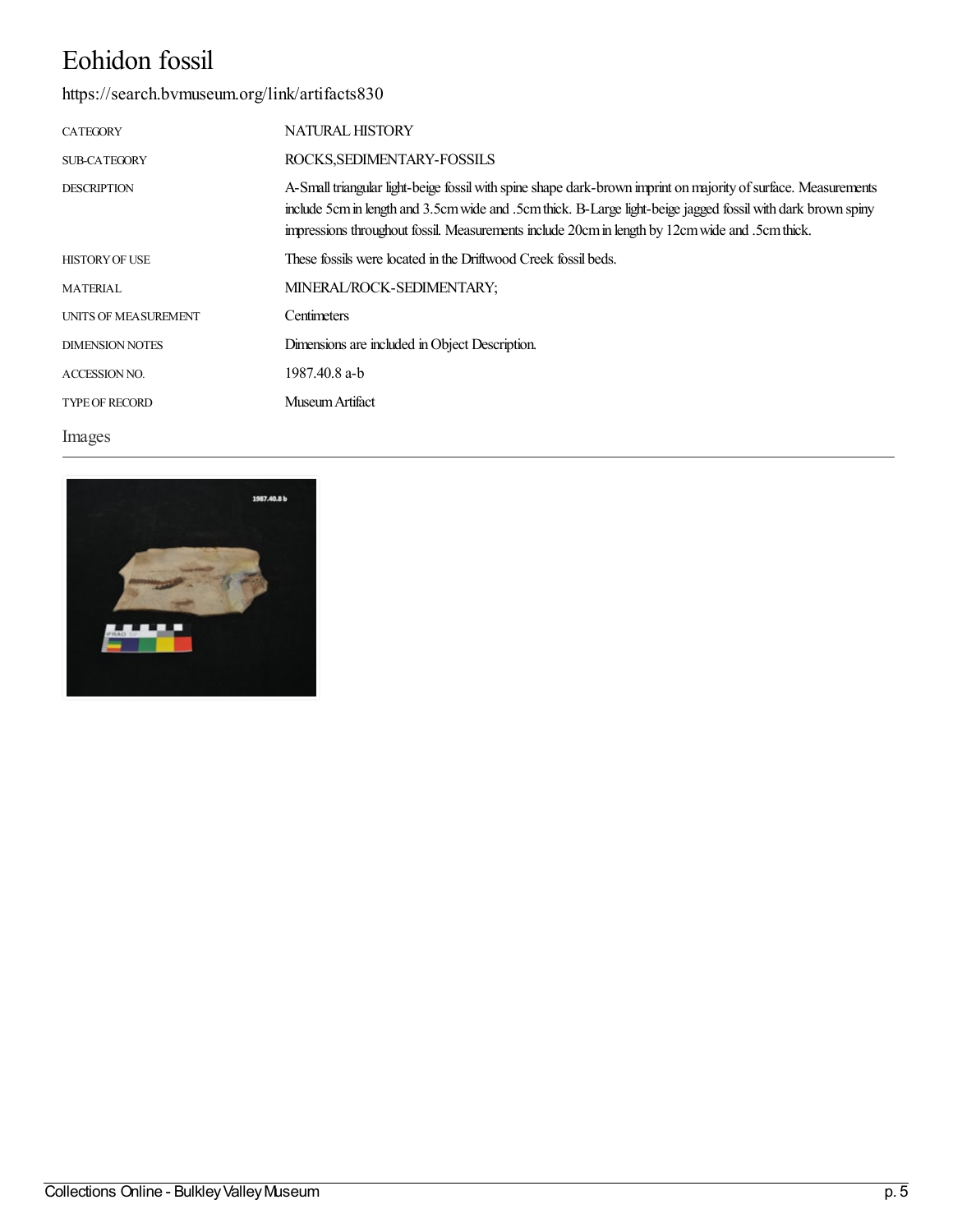| <b>CATEGORY</b>       | NATURAL HISTORY                                                                                                                                                        |
|-----------------------|------------------------------------------------------------------------------------------------------------------------------------------------------------------------|
| <b>SUB-CATEGORY</b>   | ROCKS, SEDIMENTARY-FOSSILS                                                                                                                                             |
| <b>DESCRIPTION</b>    | Light, brown fossil rock has a dark, brown impression of a two full fern leaves and partial others. The sandstone<br>rock is jagged on sides and has a grainy surface. |
| <b>NARRATIVE</b>      | Fossil appears to be more of a fir tree than a fern                                                                                                                    |
| <b>HISTORY OF USE</b> | Fossil is made of sandstone and was possibly found in the Moricetown area. Original accession card states the<br>large centre fossil is a metasequioa.                 |
| <b>MATERIAL</b>       | MINERAL/ROCK-SEDIMENTARY;                                                                                                                                              |
| <b>WIDTH</b>          | 12                                                                                                                                                                     |
| <b>LENGTH</b>         | 18                                                                                                                                                                     |
| <b>DEPTH</b>          | 6                                                                                                                                                                      |
| UNITS OF MEASUREMENT  | Centimeters                                                                                                                                                            |
| ACCESSION NO.         | 1987.51.1                                                                                                                                                              |
| TYPE OF RECORD        | Museum Artifact                                                                                                                                                        |
| Images                |                                                                                                                                                                        |



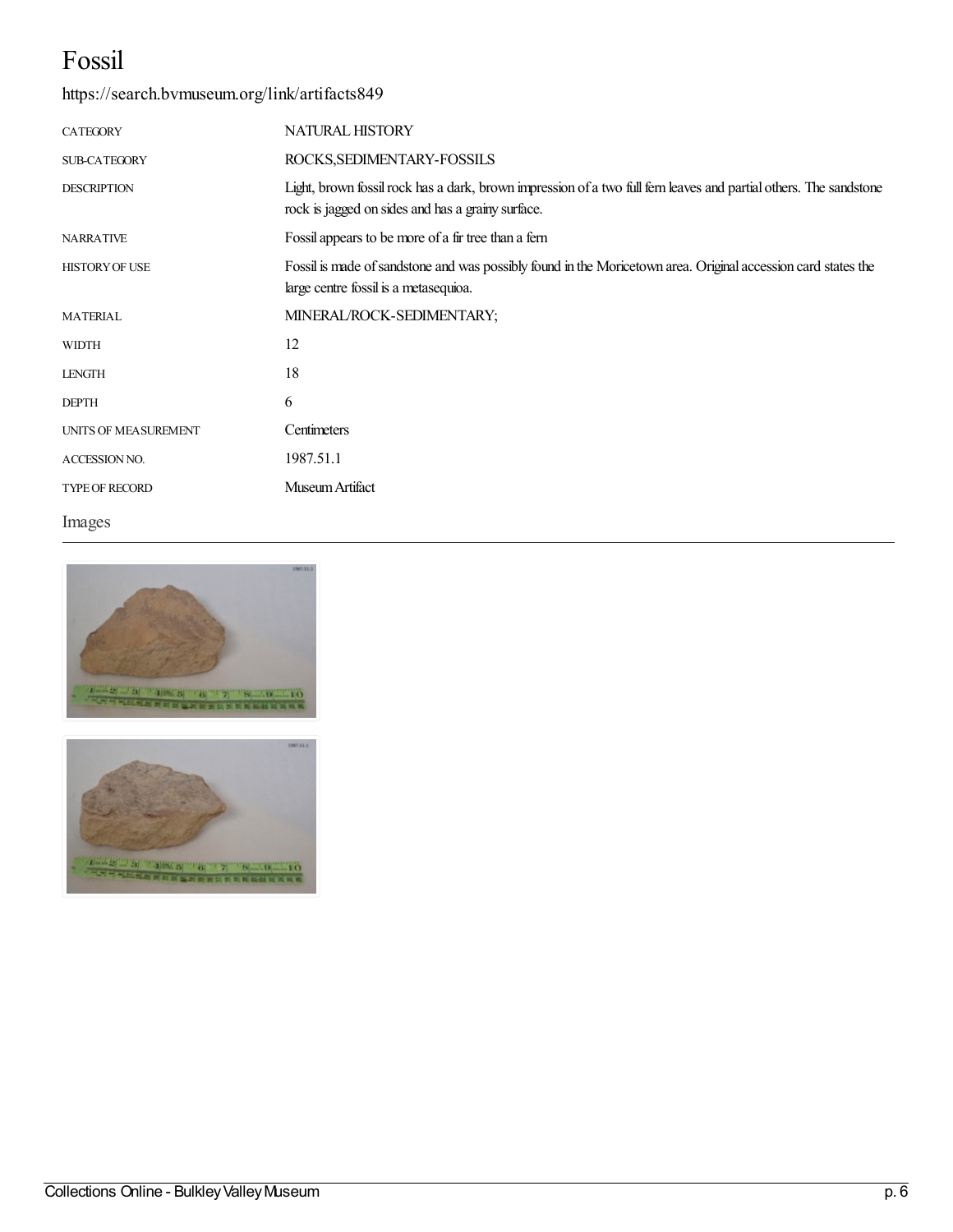<https://search.bvmuseum.org/link/artifacts819>

| <b>OTHER NAMES</b>    | petrified wood                                                                                                                                                                                                                                                   |
|-----------------------|------------------------------------------------------------------------------------------------------------------------------------------------------------------------------------------------------------------------------------------------------------------|
| <b>CATEGORY</b>       | <b>NATURAL HISTORY</b>                                                                                                                                                                                                                                           |
| <b>SUB-CATEGORY</b>   | FOSSIL, FLORA                                                                                                                                                                                                                                                    |
| <b>DESCRIPTION</b>    | Petrified fossil is brown in color with black lines separating the layers. Some of the layers are a dark grey color<br>ranging to a light cream color. One side has a smooth cut from a rock saw and the opposite side is rough with<br>white minerals all over. |
| <b>HISTORY OF USE</b> | No information on where this fossil was located.                                                                                                                                                                                                                 |
| <b>MATERIAL</b>       | MINERAL/ROCK-SEDIMENTARY;                                                                                                                                                                                                                                        |
| <b>WIDTH</b>          | 5                                                                                                                                                                                                                                                                |
| <b>LENGTH</b>         | $\overline{7}$                                                                                                                                                                                                                                                   |
| <b>DEPTH</b>          | $\overline{2}$                                                                                                                                                                                                                                                   |
| UNITS OF MEASUREMENT  | Centimeters                                                                                                                                                                                                                                                      |
| ACCESSION NO.         | 1987.35.1                                                                                                                                                                                                                                                        |
| <b>TYPE OF RECORD</b> | Museum Artifact                                                                                                                                                                                                                                                  |

### Fossil

| <b>CATEGORY</b>        | <b>NATURAL HISTORY</b>                                                                                                                                                                                                                      |
|------------------------|---------------------------------------------------------------------------------------------------------------------------------------------------------------------------------------------------------------------------------------------|
| <b>SUB-CATEGORY</b>    | ROCKS, SEDIMENTARY-FOSSILS                                                                                                                                                                                                                  |
| <b>DESCRIPTION</b>     | Fossils are located in a number of greyish-brown, jagged, sedimentary rocks with porous surface. Eighteen have<br>been described previously as unknown; however most have triangular shellfish or clams shapes and impressions.             |
| <b>HISTORY OF USE</b>  | A total of 40 fossils have been originally accessioned, however only 38 recovered to date. Some of fossils have<br>been specifically identified but 18 have been categorized as unknown. These fossils were found at McDonell Lake<br>area. |
| <b>MATERIAL</b>        | MINERAL/ROCK-SEDIMENTARY;                                                                                                                                                                                                                   |
| <b>WIDTH</b>           | 13.5                                                                                                                                                                                                                                        |
| <b>LENGTH</b>          | 19                                                                                                                                                                                                                                          |
| <b>DEPTH</b>           | 10.5                                                                                                                                                                                                                                        |
| UNITS OF MEASUREMENT   | Centimeters                                                                                                                                                                                                                                 |
| <b>DIMENSION NOTES</b> | Largest fossil dimensions listed.                                                                                                                                                                                                           |
| ACCESSION NO.          | 1987.32.1 a-o                                                                                                                                                                                                                               |
| <b>TYPE OF RECORD</b>  | Museum Artifact                                                                                                                                                                                                                             |
| Images                 |                                                                                                                                                                                                                                             |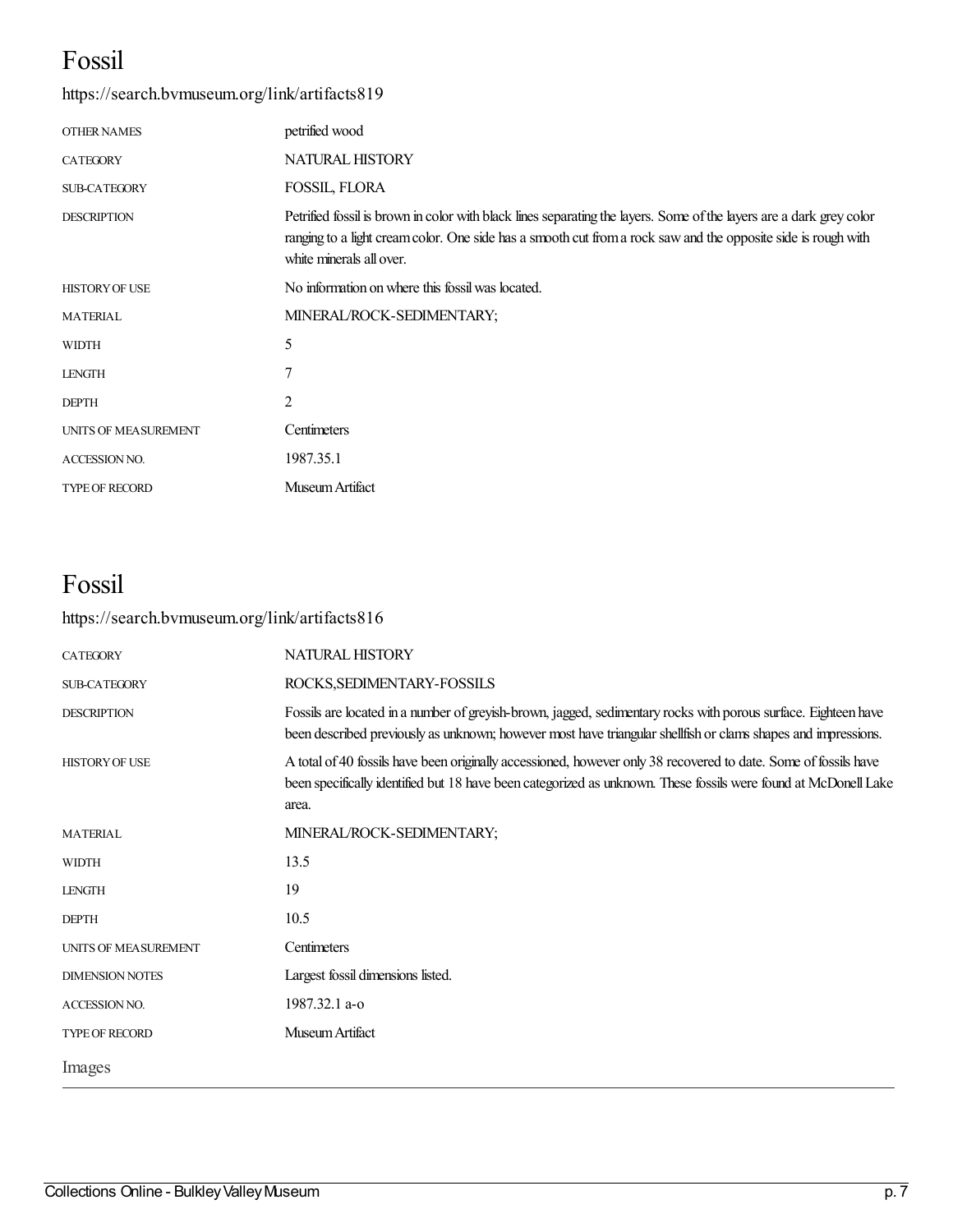



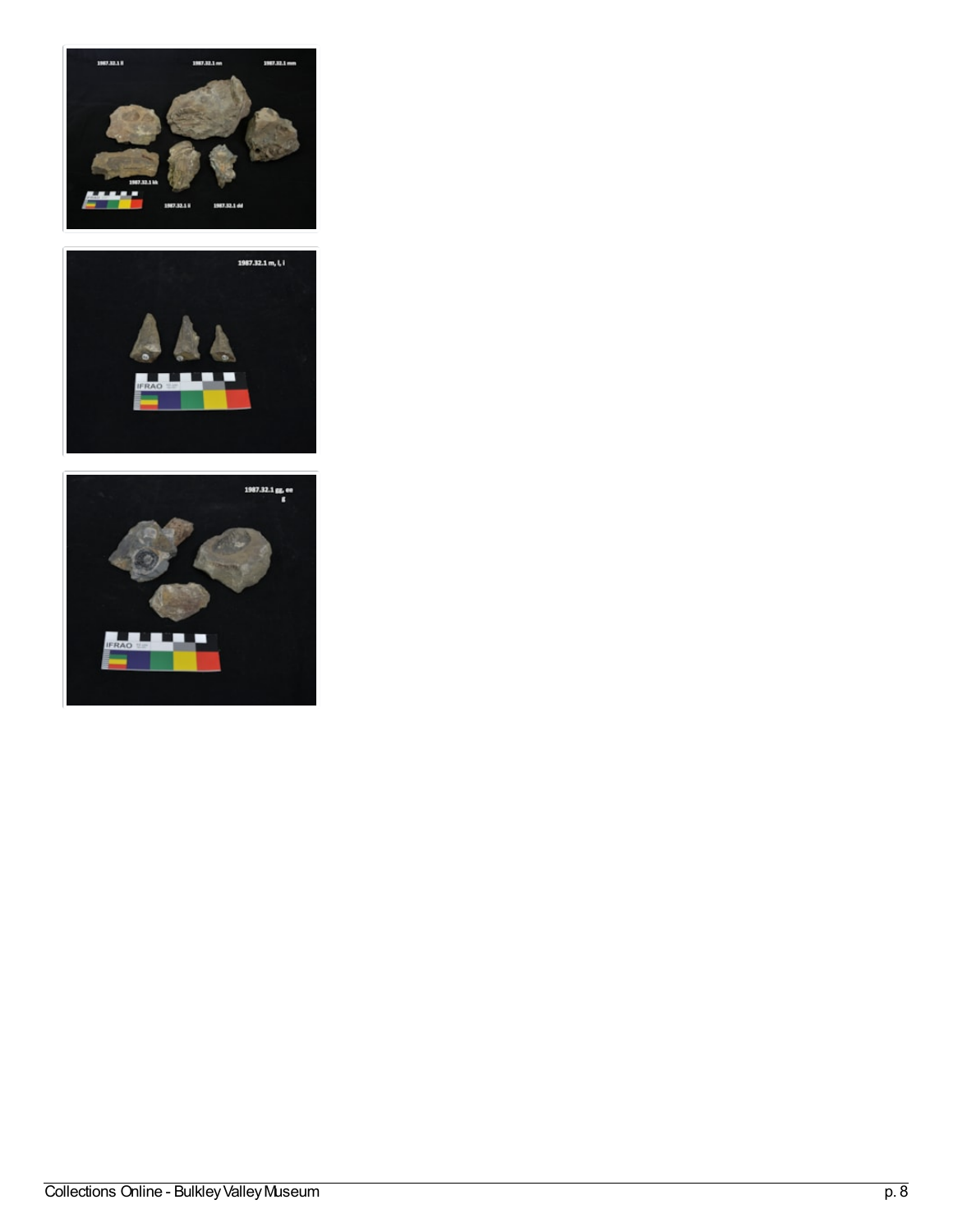| https://search.bvmuseum.org/link/artifacts826 |  |  |  |  |
|-----------------------------------------------|--|--|--|--|
|-----------------------------------------------|--|--|--|--|

| <b>OTHER NAMES</b>    | Pine needles                                                                                                                                                                                                                                                                                                                                                  |
|-----------------------|---------------------------------------------------------------------------------------------------------------------------------------------------------------------------------------------------------------------------------------------------------------------------------------------------------------------------------------------------------------|
|                       | Plant                                                                                                                                                                                                                                                                                                                                                         |
| <b>CATEGORY</b>       | <b>NATURAL HISTORY</b>                                                                                                                                                                                                                                                                                                                                        |
| <b>SUB-CATEGORY</b>   | <b>FOSSIL, FLORA</b>                                                                                                                                                                                                                                                                                                                                          |
| <b>DESCRIPTION</b>    | A-This light-beige colored shale has a rusty colored ring around the outer edge with a dark brown pine needle<br>imprint measuring 8.5cm in length. B-This light-beige colored shale has the same dark pine needle imprint as<br>described in (A) summary although portion of shale has chipped away directly on the impression, a 2cm section is<br>missing. |
| <b>HISTORY OF USE</b> | These two fossils from Driftwood Creek are two halves and a mirror image of themselves. They feature a pine<br>needle impression.                                                                                                                                                                                                                             |
| <b>MATERIAL</b>       | MINERAL/ROCK-SEDIMENTARY;                                                                                                                                                                                                                                                                                                                                     |
| <b>WIDTH</b>          | 11                                                                                                                                                                                                                                                                                                                                                            |
| <b>LENGTH</b>         | 17.5                                                                                                                                                                                                                                                                                                                                                          |
| <b>DEPTH</b>          | 2.5                                                                                                                                                                                                                                                                                                                                                           |
| UNITS OF MEASUREMENT  | Centimeters                                                                                                                                                                                                                                                                                                                                                   |
| ACCESSION NO.         | 1987.40.4 a-b                                                                                                                                                                                                                                                                                                                                                 |
| <b>TYPE OF RECORD</b> | Museum Artifact                                                                                                                                                                                                                                                                                                                                               |
| Images                |                                                                                                                                                                                                                                                                                                                                                               |

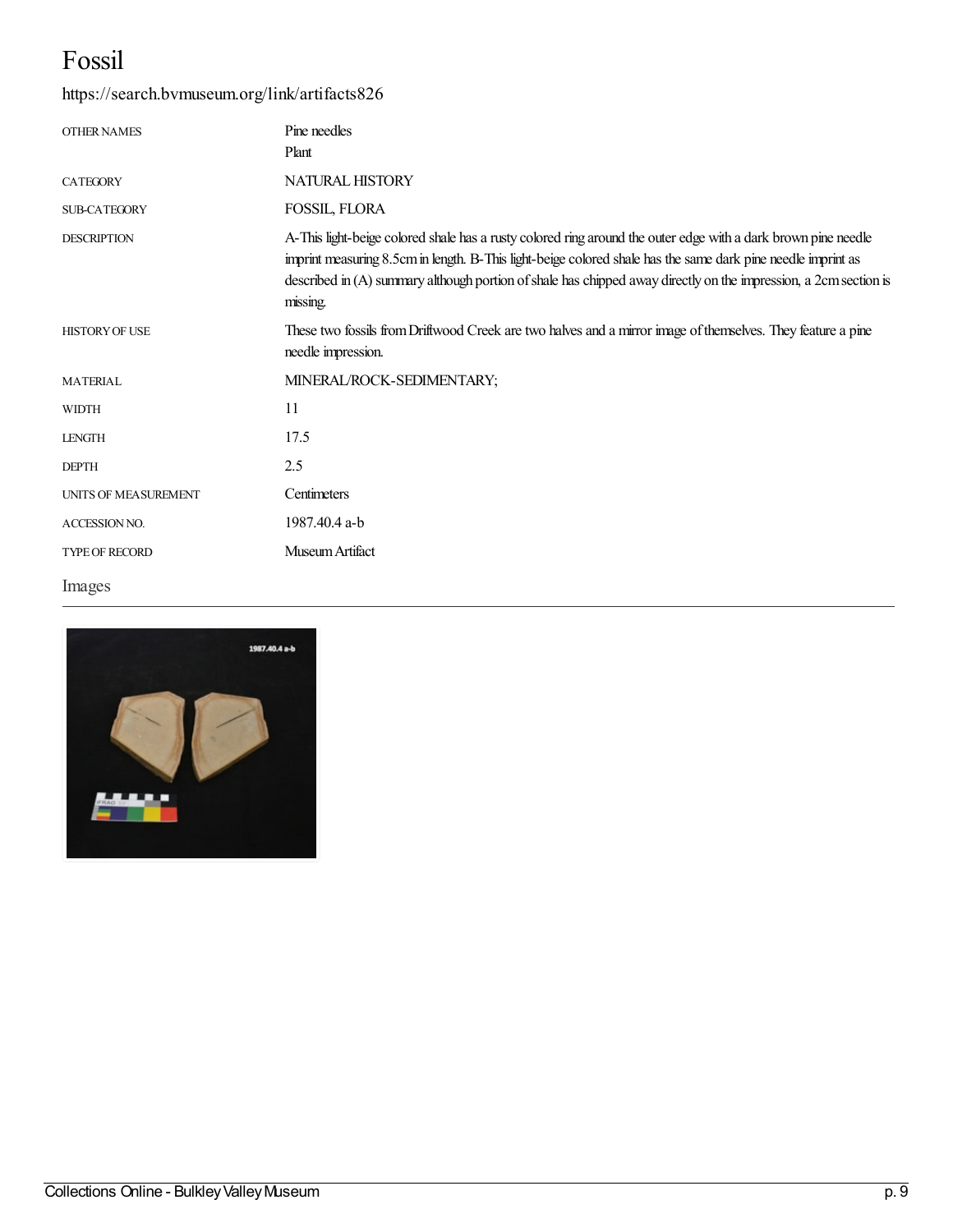| <b>CATEGORY</b>        | <b>NATURAL HISTORY</b>                                                                                                                                                                                                                                                                                                                                                                                                                                                                                                                                                                                                                                                                                                                                                                                                                                                                                                       |
|------------------------|------------------------------------------------------------------------------------------------------------------------------------------------------------------------------------------------------------------------------------------------------------------------------------------------------------------------------------------------------------------------------------------------------------------------------------------------------------------------------------------------------------------------------------------------------------------------------------------------------------------------------------------------------------------------------------------------------------------------------------------------------------------------------------------------------------------------------------------------------------------------------------------------------------------------------|
| <b>SUB-CATEGORY</b>    | FOSSIL, FLORA                                                                                                                                                                                                                                                                                                                                                                                                                                                                                                                                                                                                                                                                                                                                                                                                                                                                                                                |
| <b>DESCRIPTION</b>     | A-Straight edge light-beige colored shale with rust colored outside edge with a small dark brown imprint of small<br>twig with tiny needles. Imprint measures 7.5cm and little branches total four with clear detailing on needles. Total<br>measurements of shale is 19.5cm in length 13.5cm wide and .75cm thick. B-Small light-beige colored shale has<br>dark imprint of small sprig with tiny needles covering most of the sample. Specimen is similar to one listed in (A).<br>Measurements of shale include 6.5cm in length, 3cm wide and .2cm thick. C-Grey, brown shale has straight edges<br>with basic rectangular shape and a dark brown oval leaf in the center. The veins and edges of leaf is distinct and<br>clear, however a small portion of imprint is missing. Leaf impression measures 5cm in length by 1.75cm wide. The<br>total measurements of shale is 7.5cm in length, 5.5cm wide and .75cm thick. |
| <b>HISTORY OF USE</b>  | Fossils were located at the Driftwood Creek fossil beds.                                                                                                                                                                                                                                                                                                                                                                                                                                                                                                                                                                                                                                                                                                                                                                                                                                                                     |
| <b>MATERIAL</b>        | MINERAL/ROCK-SEDIMENTARY;                                                                                                                                                                                                                                                                                                                                                                                                                                                                                                                                                                                                                                                                                                                                                                                                                                                                                                    |
| UNITS OF MEASUREMENT   | Centimeters                                                                                                                                                                                                                                                                                                                                                                                                                                                                                                                                                                                                                                                                                                                                                                                                                                                                                                                  |
| <b>DIMENSION NOTES</b> | Dimensions are included in Object Description.                                                                                                                                                                                                                                                                                                                                                                                                                                                                                                                                                                                                                                                                                                                                                                                                                                                                               |
| <b>ACCESSION NO.</b>   | 1987.40.9 a-c                                                                                                                                                                                                                                                                                                                                                                                                                                                                                                                                                                                                                                                                                                                                                                                                                                                                                                                |
| <b>TYPE OF RECORD</b>  | Museum Artifact                                                                                                                                                                                                                                                                                                                                                                                                                                                                                                                                                                                                                                                                                                                                                                                                                                                                                                              |
| Images                 |                                                                                                                                                                                                                                                                                                                                                                                                                                                                                                                                                                                                                                                                                                                                                                                                                                                                                                                              |

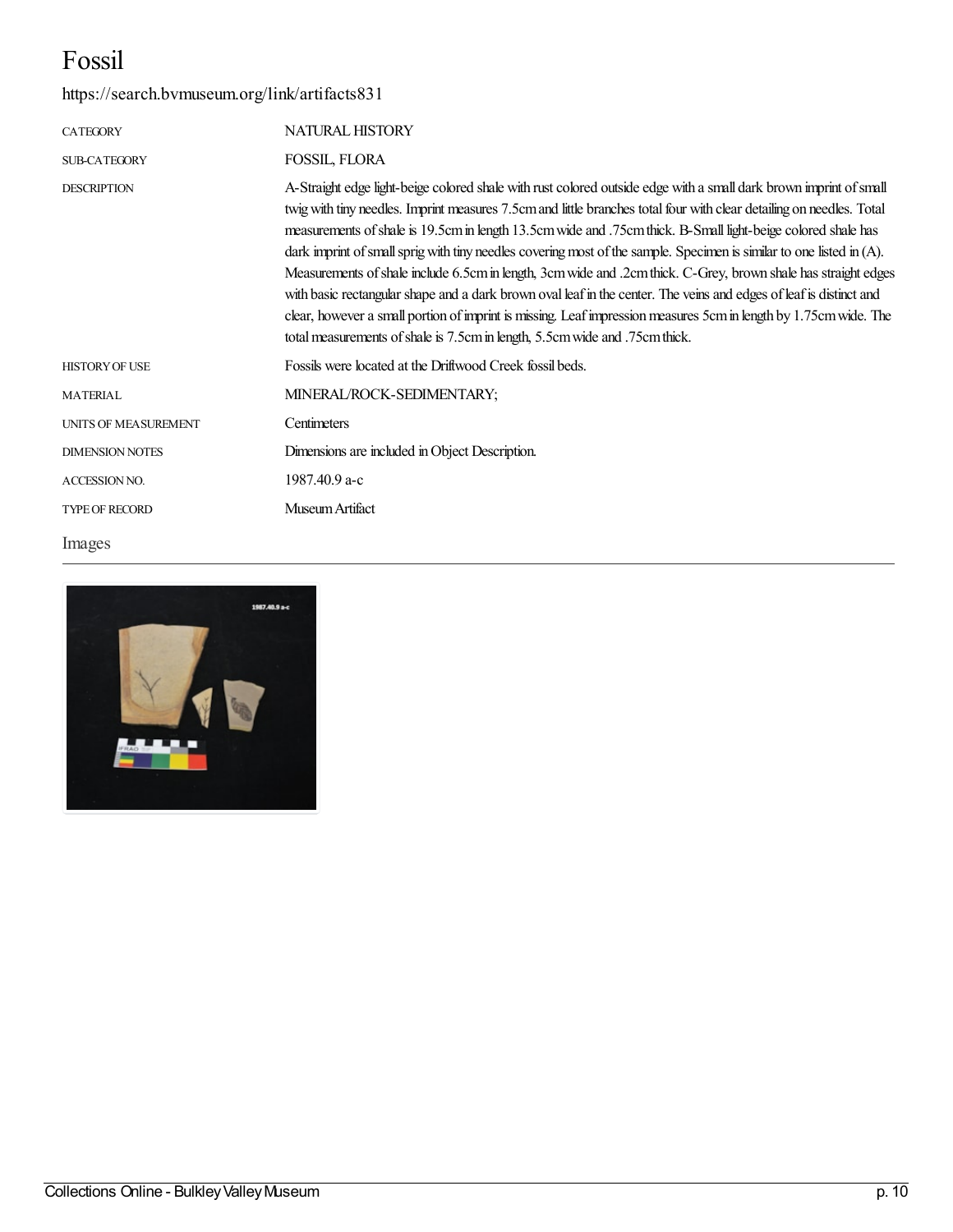| <b>CATEGORY</b>        | <b>NATURAL HISTORY</b>                                                                                                                                                                                                                                                                                                                                                                                                                                                |
|------------------------|-----------------------------------------------------------------------------------------------------------------------------------------------------------------------------------------------------------------------------------------------------------------------------------------------------------------------------------------------------------------------------------------------------------------------------------------------------------------------|
| <b>SUB-CATEGORY</b>    | <b>FOSSIL, FLORA</b>                                                                                                                                                                                                                                                                                                                                                                                                                                                  |
| <b>DESCRIPTION</b>     | A-This dark, brown imprint is 5.5cm in length by 1cm thick with the center tapered inwards on a light-brown<br>shale fossil. Some of the fossil has lifted off near end. Measurments include 22.5cm in length by 5.5cm in width.<br>B-This dark, brown imprint is 6.5cm in length by 1cm thick with the center tapered inwards on a light-brown shale<br>fossil. Some of the fossil has lifted off near the end. Measurements include 20cm in length by 6cm in width. |
| <b>HISTORY OF USE</b>  | This fossil which is part of collection from Carl Drake of California has not been identified, however it does<br>resemble plant-like object.                                                                                                                                                                                                                                                                                                                         |
| <b>MATERIAL</b>        | MINERAL/ROCK-SEDIMENTARY;                                                                                                                                                                                                                                                                                                                                                                                                                                             |
| UNITS OF MEASUREMENT   | Centimeters                                                                                                                                                                                                                                                                                                                                                                                                                                                           |
| <b>DIMENSION NOTES</b> | See Object Description for dimensions.                                                                                                                                                                                                                                                                                                                                                                                                                                |
| <b>ACCESSION NO.</b>   | 1987.49.3 a-b                                                                                                                                                                                                                                                                                                                                                                                                                                                         |
| <b>TYPE OF RECORD</b>  | Museum Artifact                                                                                                                                                                                                                                                                                                                                                                                                                                                       |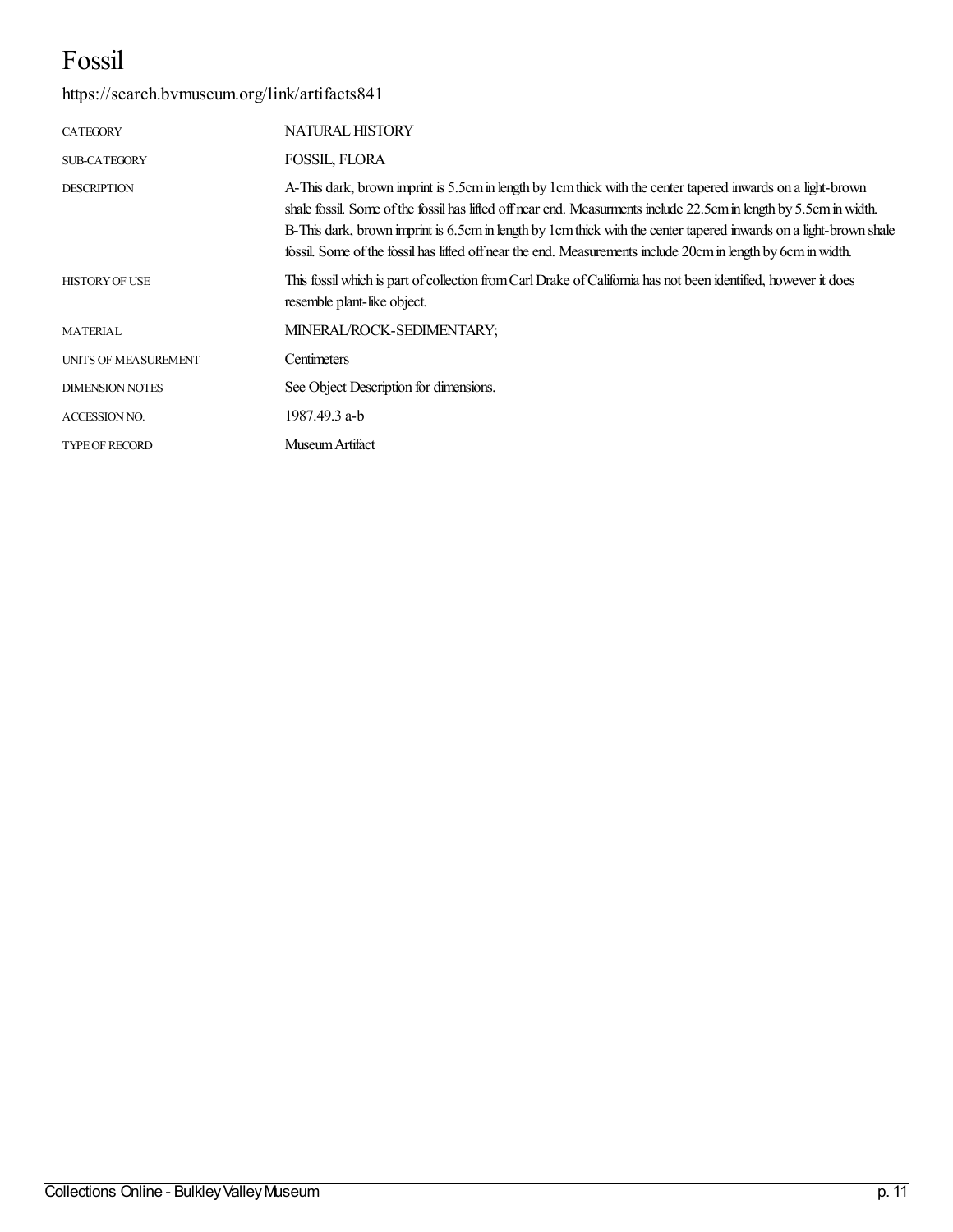| <b>OTHER NAMES</b>     | Water fern<br>Plant                                                                                                                                                                                                                                                                                                                                                                                                                                                |
|------------------------|--------------------------------------------------------------------------------------------------------------------------------------------------------------------------------------------------------------------------------------------------------------------------------------------------------------------------------------------------------------------------------------------------------------------------------------------------------------------|
| <b>CATEGORY</b>        | <b>NATURAL HISTORY</b>                                                                                                                                                                                                                                                                                                                                                                                                                                             |
| <b>SUB-CATEGORY</b>    | FOSSIL, FLORA                                                                                                                                                                                                                                                                                                                                                                                                                                                      |
| <b>DESCRIPTION</b>     | A- Light-brown colored shale has a 2cm by 1cm dark-brown stem-like imprint near edge of shale with some tiny<br>fern-like leaves staggered around stem. Measurments include 9cm in length by 8.5cm in width and .2cm thick. B-<br>Dark grey-brown colored shale has a small 3cm dark brown fern imprint in one corner and a small 1.75cm by<br>1 cm dark brown stem-like object near edge. Measurements include 9cm in length by 5.5cm in width and .2cm<br>thick. |
| <b>HISTORY OF USE</b>  | These fossils have been identified as a water ferns.                                                                                                                                                                                                                                                                                                                                                                                                               |
| <b>MATERIAL</b>        | MINERAL/ROCK-SEDIMENTARY;                                                                                                                                                                                                                                                                                                                                                                                                                                          |
| <b>NUMBER OF PARTS</b> | 2                                                                                                                                                                                                                                                                                                                                                                                                                                                                  |
| <b>ACCESSION NO.</b>   | 1987.49.4 a-b                                                                                                                                                                                                                                                                                                                                                                                                                                                      |
| <b>TYPE OF RECORD</b>  | Museum Artifact                                                                                                                                                                                                                                                                                                                                                                                                                                                    |

Images

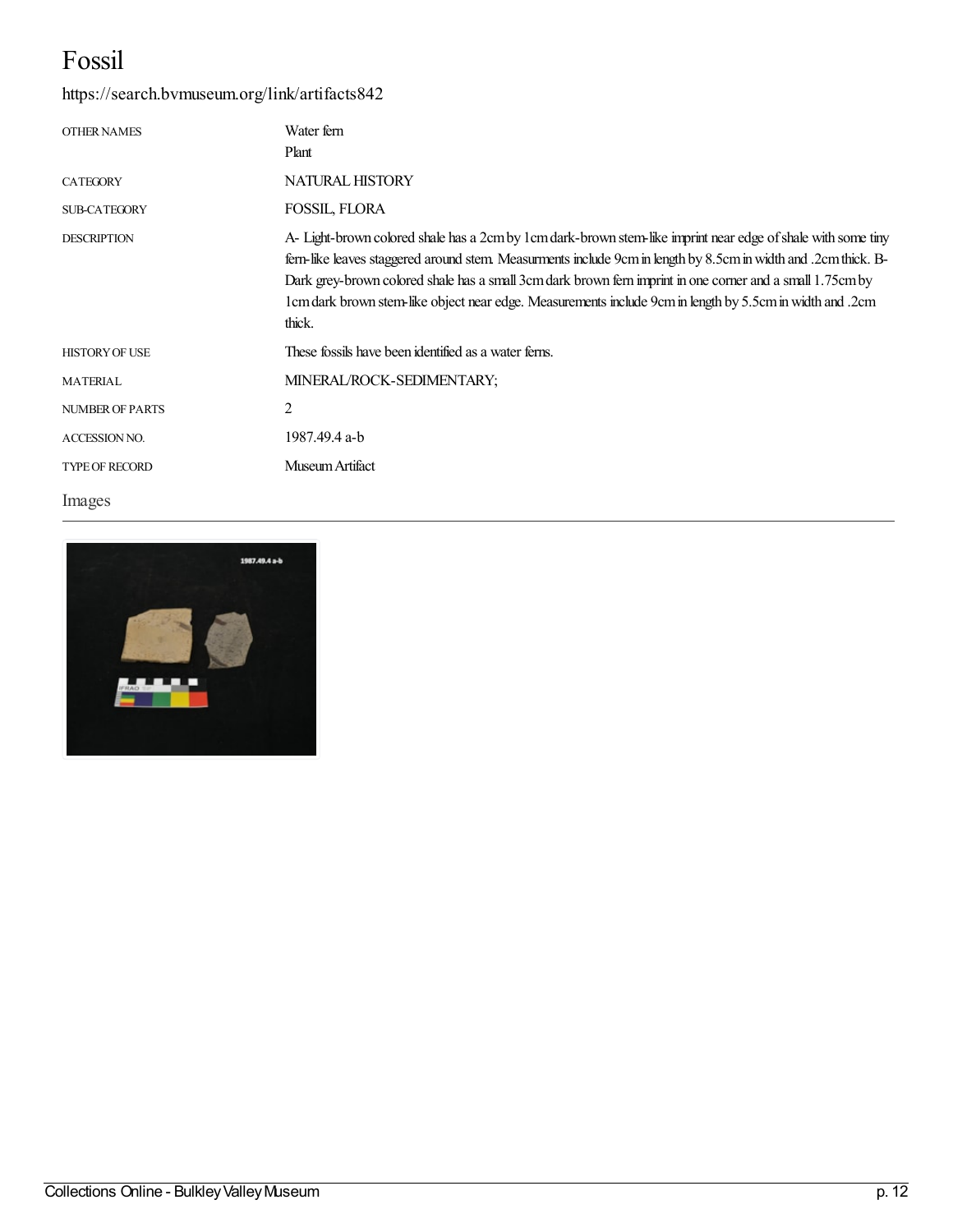| <b>OTHER NAMES</b>    | Plant                                                                                                                                                                                     |
|-----------------------|-------------------------------------------------------------------------------------------------------------------------------------------------------------------------------------------|
| <b>CATEGORY</b>       | <b>NATURAL HISTORY</b>                                                                                                                                                                    |
| <b>SUB-CATEGORY</b>   | FOSSIL, FLORA                                                                                                                                                                             |
| <b>DESCRIPTION</b>    | Light-ochre colored shale has an 1.5cm orangey outline around half of the shale sample with a small 4.5cm section<br>of a plant with needle-like leaves and stem in a darker brown color. |
| <b>HISTORY OF USE</b> | Plant fossil is a small sprig with needle-like leaves, the original catalogue card suggest it may be a Glyptostrobus.                                                                     |
| <b>MATERIAL</b>       | MINERAL/ROCK-SEDIMENTARY;                                                                                                                                                                 |
| <b>WIDTH</b>          | 13.5                                                                                                                                                                                      |
| <b>LENGTH</b>         | 19                                                                                                                                                                                        |
| <b>DEPTH</b>          | 0.2                                                                                                                                                                                       |
| UNITS OF MEASUREMENT  | <b>Centimeters</b>                                                                                                                                                                        |
| <b>ACCESSION NO.</b>  | 1987.49.9                                                                                                                                                                                 |
| <b>TYPE OF RECORD</b> | Museum Artifact                                                                                                                                                                           |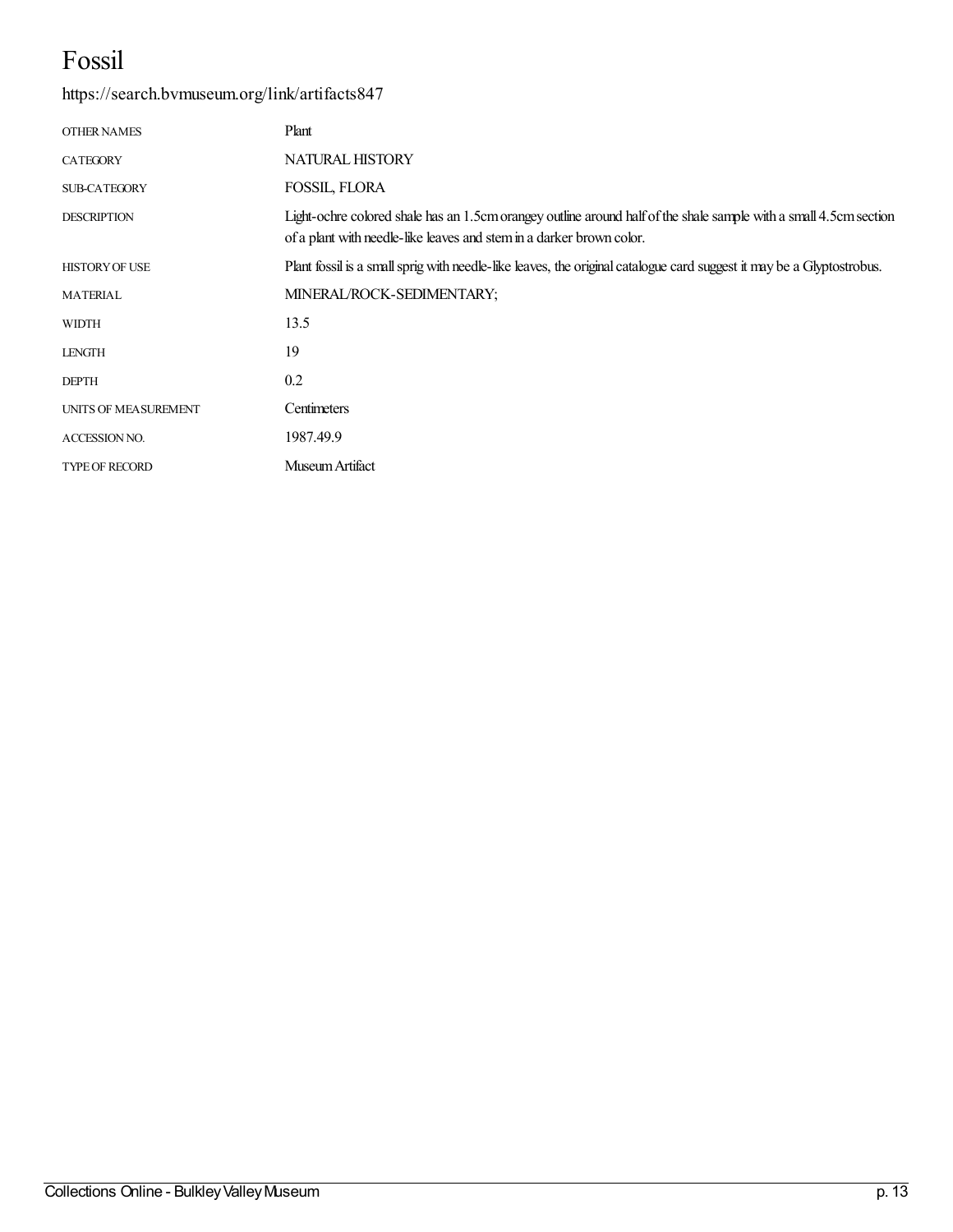| <b>OTHER NAMES</b>    | leaf                                                                                                                                                                              |
|-----------------------|-----------------------------------------------------------------------------------------------------------------------------------------------------------------------------------|
| <b>CATEGORY</b>       | <b>NATURAL HISTORY</b>                                                                                                                                                            |
| <b>SUB-CATEGORY</b>   | FOSSIL, FLORA                                                                                                                                                                     |
| <b>DESCRIPTION</b>    | Small fossil of a leaf imprinted on thin light-brown shale. The leaf imprint us dark brown and measures 3cm in<br>length by 1.8cm in width. Veins and edges on leaf are distinct. |
| <b>HISTORY OF USE</b> | This fossil was found by the donor, Kip Beck at the Driftwood Creek fossil beds. The fossil beds date to the<br>Eocene Period, 43 - 52 million years ago.                         |
| <b>MATERIAL</b>       | MINERAL/ROCK-SEDIMENTARY;                                                                                                                                                         |
| <b>WIDTH</b>          | 12.2                                                                                                                                                                              |
| <b>LENGTH</b>         | 13.3                                                                                                                                                                              |
| <b>DEPTH</b>          | 0.2                                                                                                                                                                               |
| UNITS OF MEASUREMENT  | Centimeters                                                                                                                                                                       |
| ACCESSION NO.         | 1989.4.3                                                                                                                                                                          |
| <b>TYPE OF RECORD</b> | Museum Artifact                                                                                                                                                                   |
| Images                |                                                                                                                                                                                   |

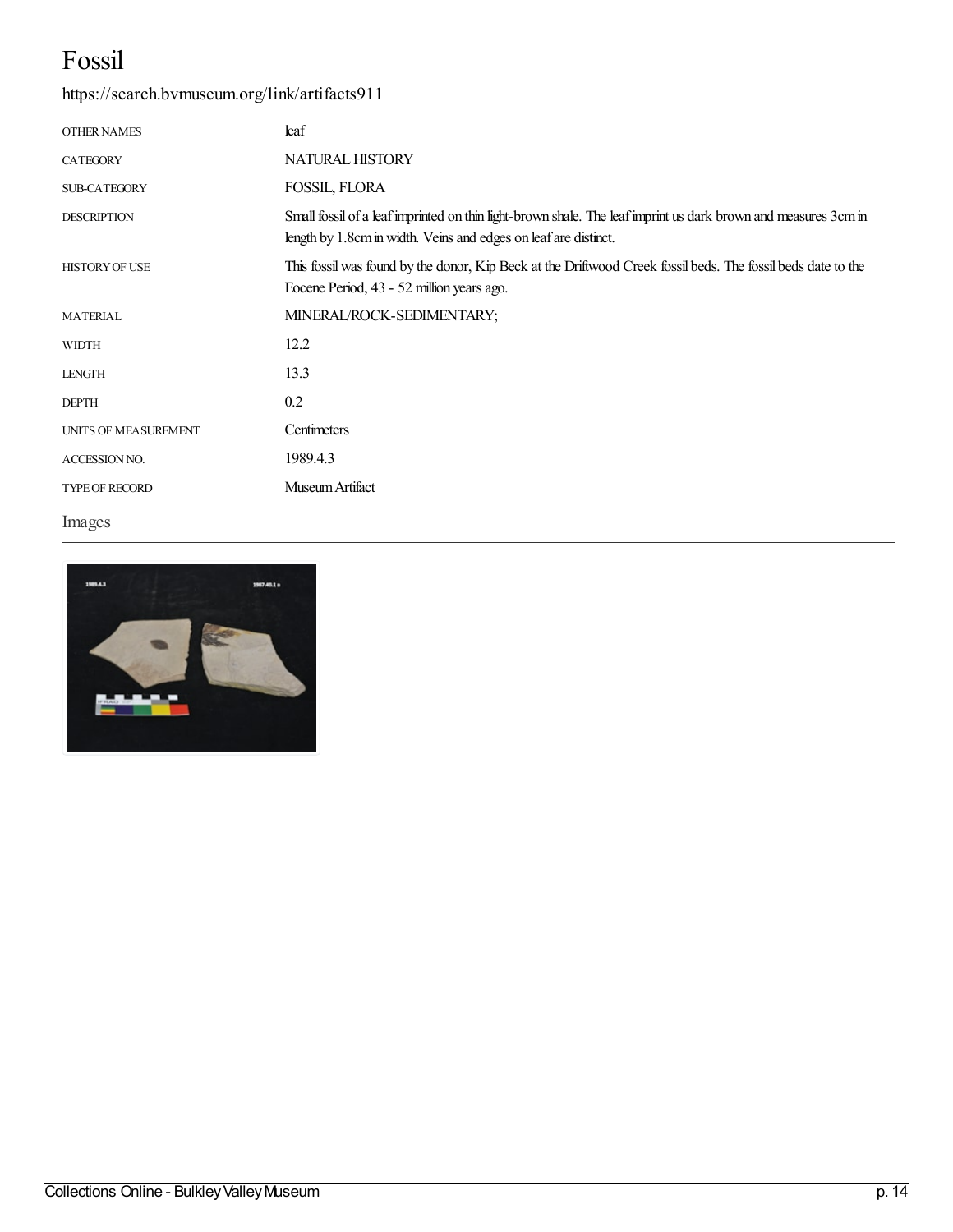| <b>OTHER NAMES</b>    | Leaf                                                                                                                                                                                                                                    |
|-----------------------|-----------------------------------------------------------------------------------------------------------------------------------------------------------------------------------------------------------------------------------------|
| <b>CATEGORY</b>       | NATURAL HISTORY                                                                                                                                                                                                                         |
| <b>SUB-CATEGORY</b>   | <b>FOSSIL, FLORA</b>                                                                                                                                                                                                                    |
| <b>DESCRIPTION</b>    | Light-beige colored shale has a rusty-colored section of rock on one side and the partial willow leaf impression<br>which is a dark brown color revealing some tiny veins on leaf. Fossil imprint is not complete as parts are missing. |
| <b>HISTORY OF USE</b> | Partial willow leaf was identified by Tony L'Orsa and suggested it was called a Salix.                                                                                                                                                  |
| <b>MATERIAL</b>       | MINERAL/ROCK-SEDIMENTARY;                                                                                                                                                                                                               |
| <b>WIDTH</b>          | 4                                                                                                                                                                                                                                       |
| <b>LENGTH</b>         | 6                                                                                                                                                                                                                                       |
| <b>DEPTH</b>          | 0.2                                                                                                                                                                                                                                     |
| UNITS OF MEASUREMENT  | Centimeters                                                                                                                                                                                                                             |
| ACCESSION NO.         | 1990.30.1                                                                                                                                                                                                                               |
| <b>TYPE OF RECORD</b> | Museum Artifact                                                                                                                                                                                                                         |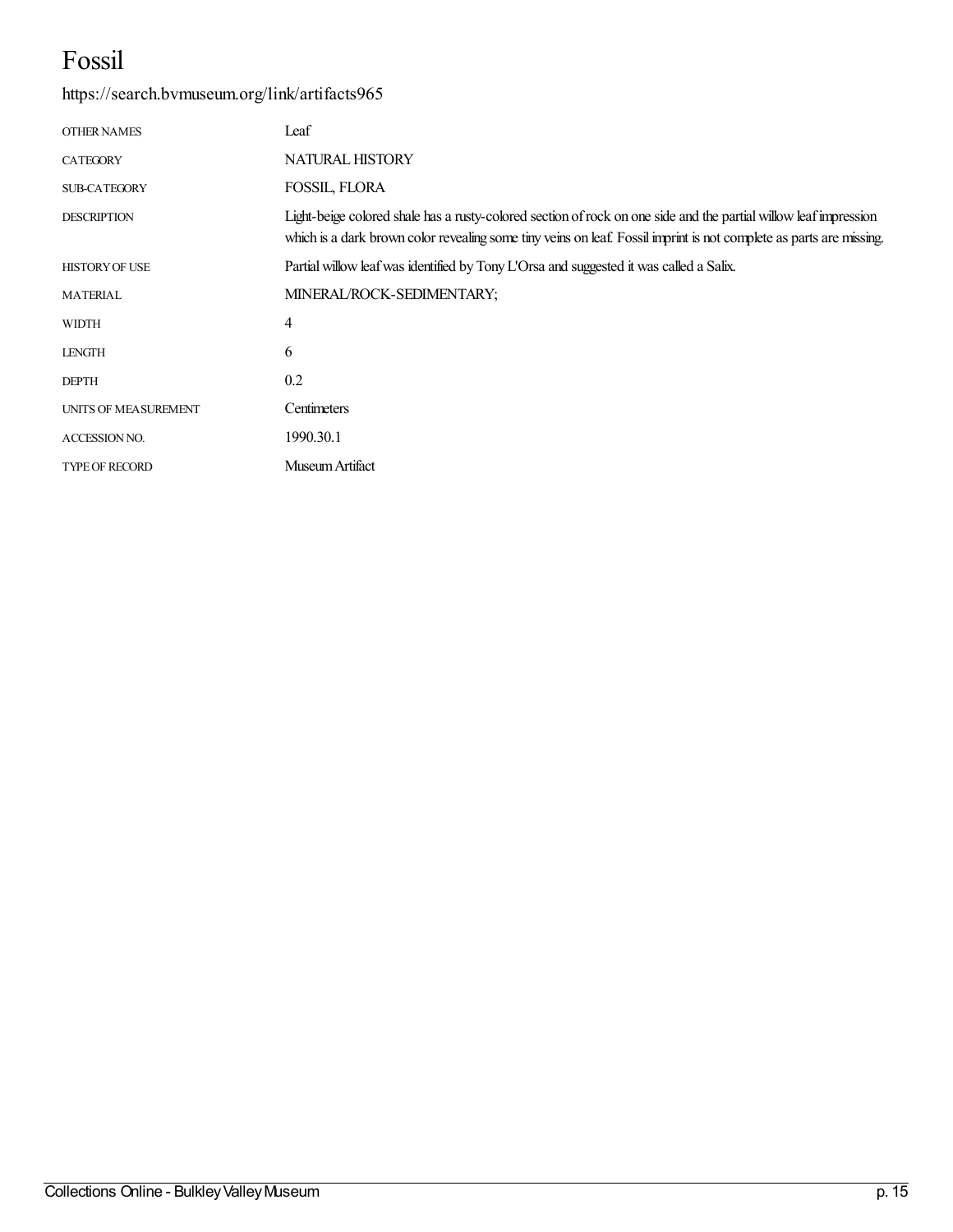<https://search.bvmuseum.org/link/artifacts966>

| <b>CATEGORY</b>        | <b>NATURAL HISTORY</b>                                                                                                                                                                                                                                                                                                                                                                                                                                                                                                                                                                                                                                                                                  |
|------------------------|---------------------------------------------------------------------------------------------------------------------------------------------------------------------------------------------------------------------------------------------------------------------------------------------------------------------------------------------------------------------------------------------------------------------------------------------------------------------------------------------------------------------------------------------------------------------------------------------------------------------------------------------------------------------------------------------------------|
| <b>SUB-CATEGORY</b>    | ROCKS, SEDIMENTARY-FOSSILS                                                                                                                                                                                                                                                                                                                                                                                                                                                                                                                                                                                                                                                                              |
| <b>DESCRIPTION</b>     | A-Large rock fossil is a dark grey color with rusty-brown areas throughout. An indented shallow suggests the fan<br>shell or pinna impression. The surface of rock fossil is smooth and non-porous. Measurments include 18.5cm long<br>by 14cm wide by 10cm deep. B-Small rock fossil is a dark grey color with rusty-brown areas throughout. On<br>opposite side of number is a pelecypod or small clam impression. Measurements include 6.5cm long by 6.5cm<br>wide by 2cm deep. C-Smaller rock fossil is a dark grey color with rusty-brown areas throughout. A pelecypod or<br>small clam impression exists on one side of rock fossil. Measurements include 7cm long by 3cm wide by 2.5cm<br>deep. |
| <b>HISTORY OF USE</b>  | Large rock fossil was identified by Tony L'Orsa as a pinna (fan shell) and the two smaller loose pieces are<br>pelecypod (small clams).                                                                                                                                                                                                                                                                                                                                                                                                                                                                                                                                                                 |
| <b>MATERIAL</b>        | MINERAL/ROCK-SEDIMENTARY;                                                                                                                                                                                                                                                                                                                                                                                                                                                                                                                                                                                                                                                                               |
| UNITS OF MEASUREMENT   | Centimeters                                                                                                                                                                                                                                                                                                                                                                                                                                                                                                                                                                                                                                                                                             |
| <b>DIMENSION NOTES</b> | See object description for dimensions.                                                                                                                                                                                                                                                                                                                                                                                                                                                                                                                                                                                                                                                                  |
| ACCESSION NO.          | 1990.31.1 a-c                                                                                                                                                                                                                                                                                                                                                                                                                                                                                                                                                                                                                                                                                           |
| <b>TYPE OF RECORD</b>  | Museum Artifact                                                                                                                                                                                                                                                                                                                                                                                                                                                                                                                                                                                                                                                                                         |
|                        |                                                                                                                                                                                                                                                                                                                                                                                                                                                                                                                                                                                                                                                                                                         |

Images

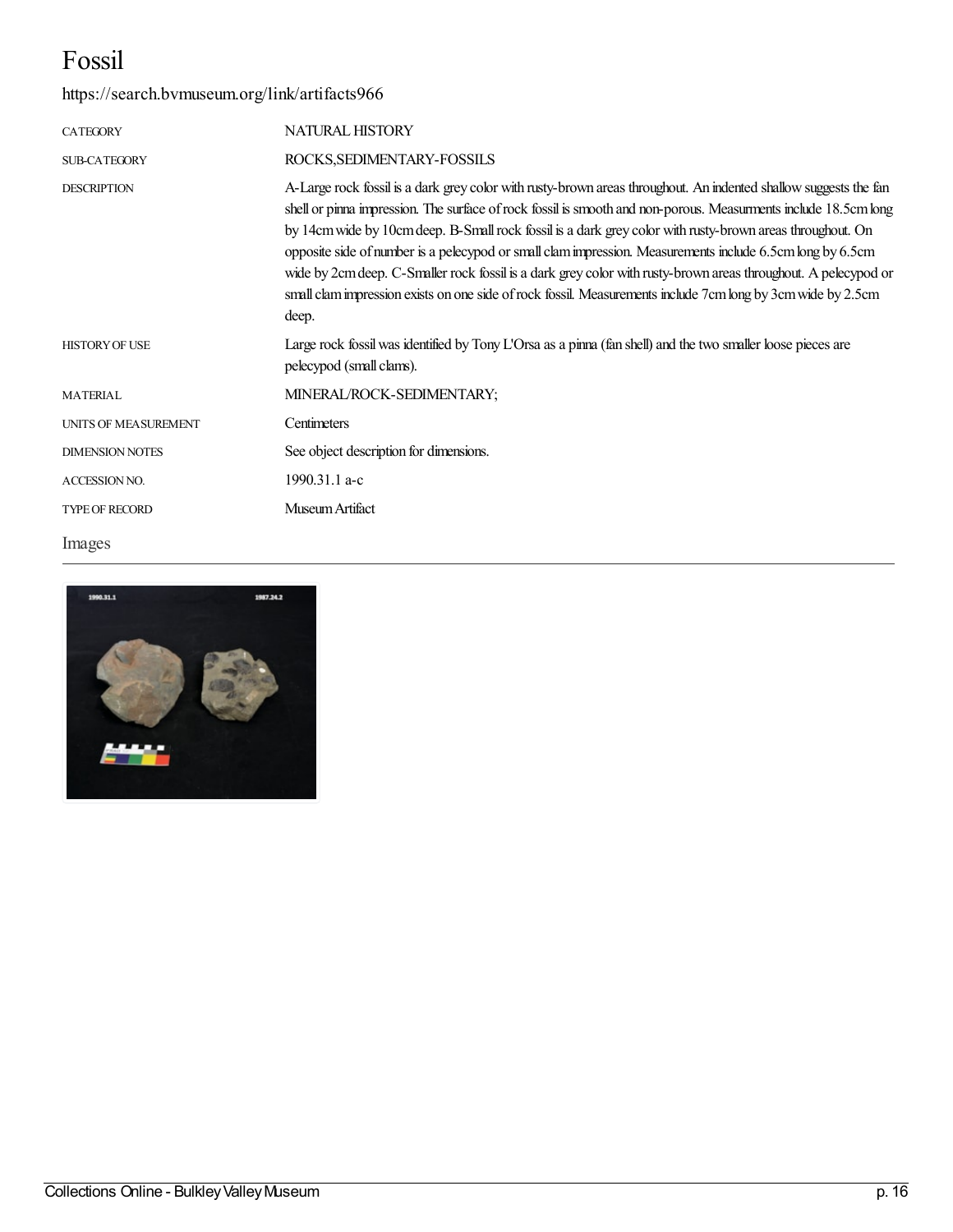<https://search.bvmuseum.org/link/artifacts1440>

| <b>OTHER NAMES</b>    | Leaf                                                                                                                                                            |
|-----------------------|-----------------------------------------------------------------------------------------------------------------------------------------------------------------|
| <b>CATEGORY</b>       | <b>NATURAL HISTORY</b>                                                                                                                                          |
| <b>SUB-CATEGORY</b>   | FOSSIL, FLORA                                                                                                                                                   |
| <b>DESCRIPTION</b>    | Light-beige shale is a square shape with a small 1cm long dark brown leaf imprint near edge. The stem and veins<br>in the leaf are distinct and easily visible. |
| <b>HISTORY OF USE</b> | Fossil located at the Driftwood Creek fossil beds and part of the Gordon Harvey collection.                                                                     |
| <b>MATERIAL</b>       | MINERAL/ROCK-SEDIMENTARY;                                                                                                                                       |
| <b>WIDTH</b>          | 5.5                                                                                                                                                             |
| <b>LENGTH</b>         | 6.5                                                                                                                                                             |
| <b>DEPTH</b>          | 0.3                                                                                                                                                             |
| UNITS OF MEASUREMENT  | Centimeters                                                                                                                                                     |
| ACCESSION NO.         | 1994.21.2                                                                                                                                                       |
| <b>TYPE OF RECORD</b> | Museum Artifact                                                                                                                                                 |

### Fossil

| <b>OTHER NAMES</b>    | Leaf                                                                                                                                          |
|-----------------------|-----------------------------------------------------------------------------------------------------------------------------------------------|
| <b>CATEGORY</b>       | NATURAL HISTORY                                                                                                                               |
| <b>SUB-CATEGORY</b>   | FOSSIL, FLORA                                                                                                                                 |
| <b>DESCRIPTION</b>    | Light-beige colored shale has slight rust tinge throughout with a dark-brown imprint of small 1 cm oval leaf with<br>distinct stem and veins. |
| <b>HISTORY OF USE</b> | Fossil located at the Driftwood Creek fossil beds and part of the Gordon Harvey collection.                                                   |
| <b>MATERIAL</b>       | MINERAL/ROCK-SEDIMENTARY;                                                                                                                     |
| <b>WIDTH</b>          | 8.5                                                                                                                                           |
| <b>LENGTH</b>         | 11.5                                                                                                                                          |
| <b>DEPTH</b>          | 0.2                                                                                                                                           |
| UNITS OF MEASUREMENT  | Centimeters                                                                                                                                   |
| ACCESSION NO.         | 1994.21.3                                                                                                                                     |
| <b>TYPE OF RECORD</b> | Museum Artifact                                                                                                                               |